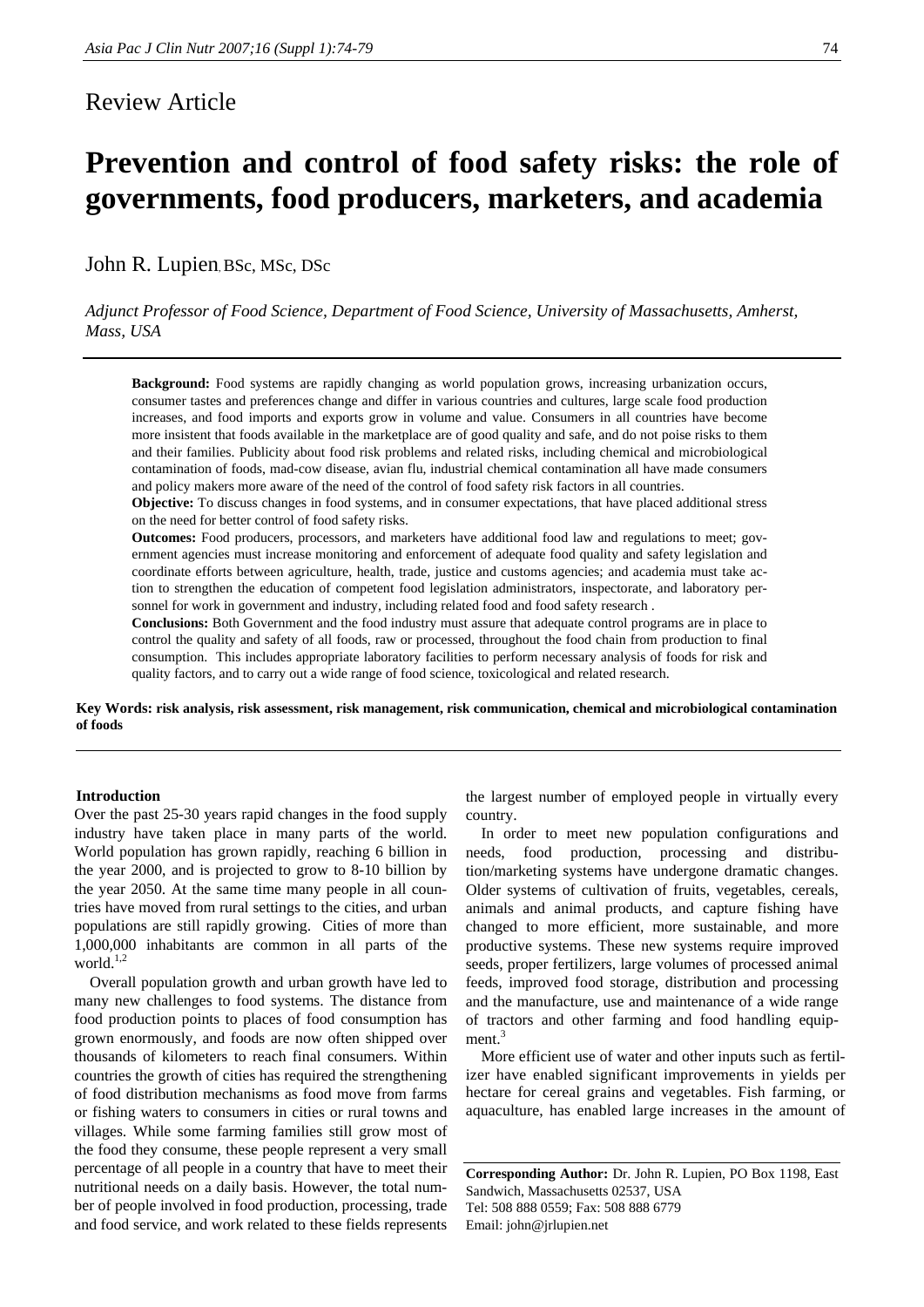fish available in many countries, as harvests of ocean or fresh water fish have dropped dramatically due to overfishing and destruction of native fish stocks. Mixed farming systems where vegetables, fruits, farm animals and fish are all grown in integrated systems have been very useful to small farmers in increasing the efficiency of land and water use, particularly in developing countries. Production of "organic foods" has also created a niche market for small farmers in many countries.

Use of new recombinant DNA techniques to produce new varieties of crops, cereals, vegetables, oil seeds, cotton, and fish have enabled production of crops without extensive tilling of the soil, helping to slow down or stop erosion, with a great reduction in the use of pesticides, or with more rapid growth and better feed efficiency in certain species of fish. Some genetic modifications have also allowed increases in nutrients such as vitamin A in rice, and many more developments are expected in this area.<sup>4</sup>

With the growth in cities and other population centers, new systems of distribution of foods have been needed. Also, when food is grown or harvested, there is usually a surplus that cannot be consumed immediately by those growing or harvesting the foods. Most foods are perishable and have to be either consumed soon after harvest, or stored in special facilities to slow down or prevent deterioration, or processed in some way to preserve the basic quality and nutritive value, making the food product available to consumers throughout the year.<sup>5</sup>

Many other food products that are prepared using many different ingredients are sold to consumers in food markets for consumption in the home, or in food service establishments such as restaurants, cafes, fast food or street food situations. The range of these products covers dry cereals, breads, and other products such as canned foods that do not need special thermal conditions, or products that need special heat, chilled or cold environments to stay in good condition. Each of these special environments can carry with them food safety concerns such as basic decomposition or rot, formation of mold and mycotoxins, food looses due to insects, rodent or other pest attacks, and growth of micro-organisms, especially pathogens.

With the growth of world population and the shift of people from rural settings to cities, new food production and processing systems have been developed. While these new systems can be very efficient to produce the increased amounts of foods needed to feed the world population, they can also bring about new food risk problems. For example, in recent years use of inappropriate animal feeding materials in the European Community and elsewhere led to large-scale problems with bovine spongiform encephalitis ("mad cow disease"), with some cases occurring in humans, called new-variant Jakob-Creuzfeldt Disease. Contamination of animal feed with oil containing high levels of dioxins and poly-chlorinated biphenyls (PCB's) in Belgium led to large scale recalls of contaminated chicken flesh and eggs, pork and other animal products. Microbiological contamination of milk and ground beef with listeria or hemorrhagic E.coli has caused a number of deaths in the USA. Current concerns about avian flu and the possibility of wide spread human influenza with a mutated virus from infected birds is causing

concern. In most of these food risk area, introduction of new and larger scale production systems without adequate quality and safety controls have been associated with the food risk problems.<sup>6,7,8,9,10</sup>

Over the past 50 years both developed and developing countries have experienced a growth in gross national product, and more available income to many or most people. While problems on under-nutrition are still acute in many countries, these and most other countries have a growing middle-class that can afford to change their food habits from mainly cereal-based diets to diets with more elaborate food and more animal based food products. These changing food habits are in large part the driving force for the wider range of food products discussed above, including frozen foods. In most cultures higher cost foods were previously associated with feasting on special occasions such as weddings, birthdays, anniversaries, etc, but these feasts have always created a taste for more of the special foods associated with such events. With higher levels in income, and with newer systems of information such as radio and television, and, including advertising, demand for higher cost foods, including animal products has grown in many countries and population groups. In addition to possible nutrition problems, this new demand for special products can also create food safety concerns.

The new demands on food systems due to population growth and changes in demand have clearly demonstrated that agriculture and food production is a major motor or growth in most developing countries. In addition to basic food products, agriculture and fish production are important factors in creating employment directly in food production, and in other areas. Agriculture also produces non-food items such as wool, cotton and other fibers, hides and skins for leather, and creates employment opportunities for the production and maintenance of farm equipment, and in producing and making available all of the inputs needed for agriculture, including seeds and animal feeds. Agriculture also enables countries to improve their domestic trade, and expand export possibilities for raw, semi-processed, or processed foods.

No country is self-sufficient in all of the foods it needs to meet consumer demands, so import and export of food products and essential food products for food and animal feed is necessary. Consumers demand protection from food quality and safety risks in domestic foods and food imports, so food exports must also be controlled. Many exported foods do not meet import requirements of other countries, leading to rejection, destruction or costly reconditioning of shipments, reduction of prices for further shipments, import bans for some classes of products from various countries, and severe damage to the reputation of food producers in countries with consistent food export problems.

As an example of food import rejections, in one month the US Food and Drug Administration normally finds food quality and safety problems in about 1,000 shipments of foods from other countries. For example, during the period January to June 1997 there were 4,795 food shipments detained by the US Food and Drug Administration (FDA). Poor food handling that led to filth in foods accounted for 32% of these shipments, violations of FDA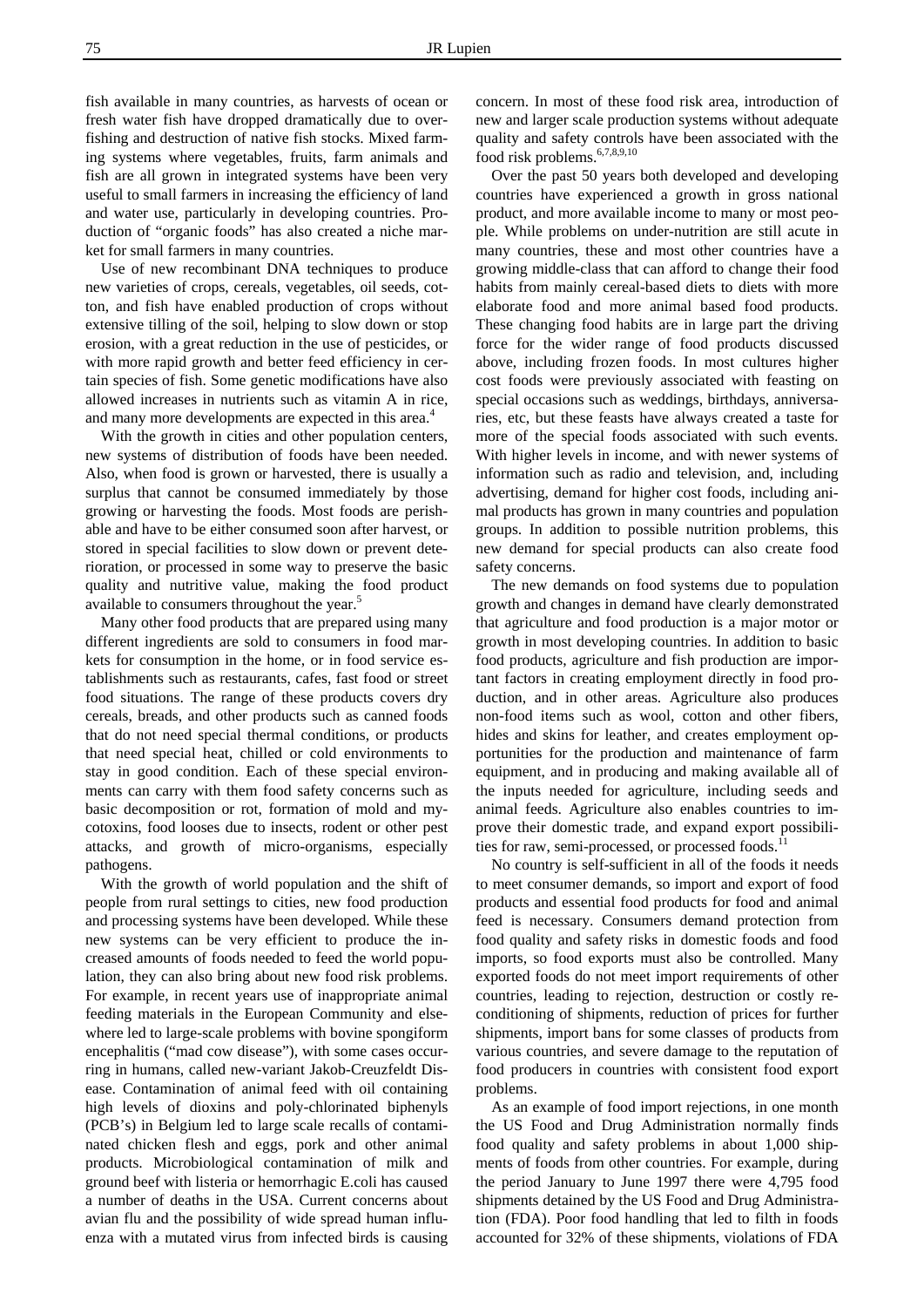low acid canned foods regulations for 12%, contamination with pathogenic microorganisms for 11%, labeling violations for 10%, decomposed fish products for 8%, pesticide residue violations for 7%, moldy foods for 6%, food additive violations for 6%, heavy metals contamination 6%, and others for 3%. The FDA finds problems of this type on a regular basis, and the value of the detained shipments is more that 1 billion US\$ (\$1,000,000,000) each year.<sup>12</sup>

## **Food safety risks**

In order to assess food safety risks, set limits for various products added to foods in production or processing, or contaminants in foods, a risk analysis process must be carried out. Risk analysis processes are usually controlled by governments through the application of food quality and safety legislation, with pre-market approval systems used for many possible food risks. Production of basic risk analysis information is the responsibility of both governments and industry, with academia playing a role in many research aspects. Every country must have a working system of risk analysis to prevent or control food risk factors. Countries with adequate systems have adequate legislation to require risk analysis as a part of food production and marketing. These Governments either employ needed toxicologists, chemists, microbiologists, geneticists and other experts to carry our risk analysis work, or have a series of outside expert committees to make risk analyses. Food producers and marketers must provide adequate information to the government under existing legislation to show the safety in use of limits for various risk factors. Research by academia or special testing laboratories often supplies the basic toxicological and related data used in food risk analysis.<sup>13</sup>

Risk analysis is performed for many different purposes. A large body of literature exists on basic procedures, and on different topics such as engineering, pharmaceuticals, etc, with some differences in definitions, which sometimes leads to confusion.

Food risk analysis consists of three basic steps, risk assessment, risk management, and risk communication. Once a compound for use in food or a contaminant has been identified as a potential food safety risk, risk assessment procedures are used to produce necessary data on the actual composition of the product under consideration with detailed specifications of the composition, and methods of analysis for the product as used in foods, and adequate levels of toxicological and related data to enable the setting of safe limits for the presence of the compound or contaminant in all foods, or in specific foods. Once limits have been set, risk management is the responsibility of government to monitor the food supply and use of approved compounds to assure that legal limits are being followed, and the responsibility of food producers to put in place and properly administer risk management quality and safety systems to control risk factors. Risk communication is the process where technical information about risks is shared between government, food producers, academia, legislators and the public so that all concerned have adequate and understandable information showing that food risk factors are being properly controlled.

Systems to analyze and control food risks vary from

country to country, depending on the size of the country, national legislation, budgets, etc. In smaller countries risk analysis may be limited to use of data from FAO and WHO expert committees on food additives, animal drug and pesticide residues, or chemical or microbiological contaminants. The same persons carrying out the risk assessment may also be the risk managers and communicators. In larger countries there may be a clear separation between people and offices carrying out the three risk analysis tasks, with occasional friction between the three groups as to which group should set the agenda and tasks for the other two groups. This friction is, of course, counterproductive and it is best when all concerned realize the importance of productive cooperation, rather than competition.

 As discussed above, there are many food risk factors that must be controlled in each country to assure that adequate consumer protection exists. Food risks could be classified as those with:

 a) Acute Health Effects b) Chronic Health Effects c) Chemical Risks d) Microbiological Risks f) Economic Risks

In the area of acute health effects, a majority of these problems are associated with pathogenic microorganisms, bacteria, viruses, or mold byproducts (called mycotoxins). Bacteria such as Salmonella, Listeria , Campylobacter can cause serious food poisoning morbidity and mortality. Some bacteria, such as Staphylocci and Botulinum can form toxins as by-products of their growth in foods, and cause death or severe food poisoning morbidity when foods containing these toxins are eaten. Viruses in foods and in live animals or animal products can also cause food-based morbidity and mortality. Mycotoxins such as aflatoxin and Fusarium mold by-products have been found to be severely toxic to cattle and birds, and have been shown to be carcinogenic and mutagenic in humans. Mycotoxins occur in moldy foods, such as cereal grains, and in animal products such as milk when animals have been fed moldy feed.

Chronic health effects are usually related to chemicals added to food or contaminating foods. In the production and processing of foods many different products are used such as fertilizers, pesticides, herbicides, food additives, sanitizing agents, cleaning compounds, and in food packaging. Concern about the safety in use, and of residues of these chemical in foods have led to pre-market clearance procedures for most chemical that may be in or on foods. The first level of concern is whether these products can be carcinogenic or mutagenic. Additional concern exists about possible damage to the digestive system, muscles, nerves, the immune system and other body organs. Because of these concerns, food laws and regulations require pre-market testing data and formal clearance of chemical used in the production and processing of foods, with limits set for use of food additives, pesticide residues, or other chemicals in food. Since exposure to such chemicals is projected over the entire lifetime, safety factors are built into the approval process for such chemicals to as-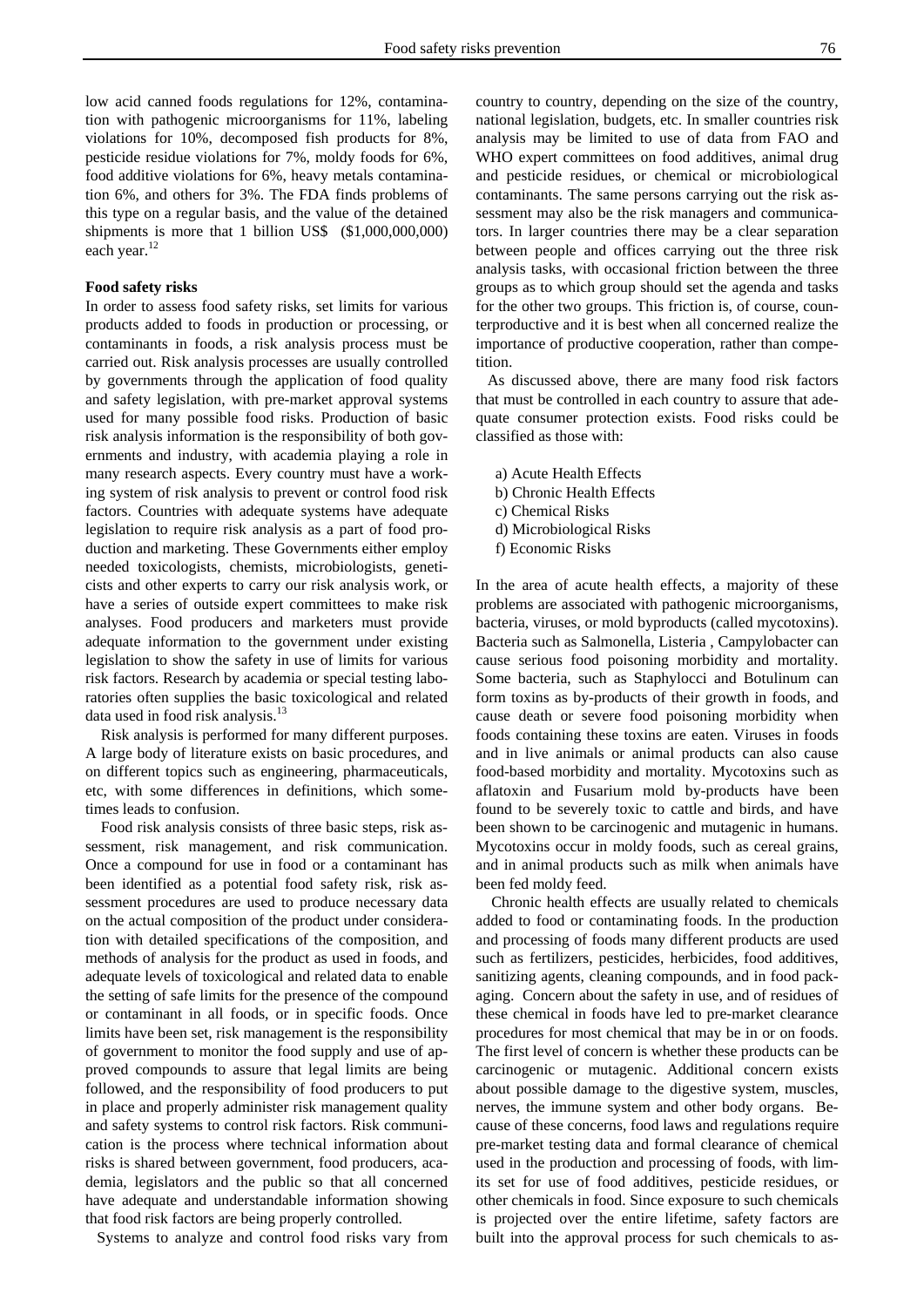sure safety in use. Monitoring have the actual use and levels in foods is also carried out systematically in many countries.<sup>14,15</sup>

Chronic health effects have also been related to heavy metal contaminants in foods such as lead, mercury and cadmium. Lead contamination of food and the environment has been linked to encephalopathy, neuritis, anemia and learning disabilities in children, and to other possible body system damage. Mercury in food has been linked to nerve damage. Cadmium in food, particularly cereals, has been associated with kidney damage. Heavy metal contamination can occur due to presence of such metals in soils and rock formations, or from industrial contamination, where industrial waste is not properly handled. Other industrial chemicals can also contaminate foods, with PCB's and dioxins as the most common contaminants found. PCB's have been widely used in large electrical transformers, and in other industrial uses, and usually also contain dioxins. Dioxins are highly carcinogenic, and PCB's also have some toxicity. Another area of risk consideration is related to new foods ("novel foods") that are new to the market in a particular country, or are produced through recombinant DNA techniques to introduce desirable traits in foods.16

Foods produced through biotechnology are relatively new in the marketplace, and have caused some concern. These foods have special characteristics such as resistance to insects, enabling reduced use of pesticides in the field, resistance to herbicides allowing more efficient growth of crops such as soybeans, higher levels of vitamins such as vitamin A in rice ("golden rice") or faster growth and better feed efficiency in certain fish species such as salmon. In the review and approval of such foods, food regulatory official have established the principle of "substantial equivalence" to enable judgment of the safety and appropriateness of new food products developed through use of biotechnology. While there has been widespread production and utilization of such crops in many countries, after adequate safety reviews, there is still strong resistance to such foods in other countries and regions. Ongoing research and science-based information to consumers is helping to reduce concern levels, but more is needed to completely resolve all areas of concern in many countries.

As mentioned above, a number of safety factors are included in the pre-market approval of chemical added to foods. In addition, in assessing other chemical or microbiological problems, food safety officials try to assure the maximum safety of foods. It is often necessary to allow some low level of contamination with heavy metals or mycotoxins when it is impossible to assure complete absence of such contamination. In such instances a wide range of toxicological testing is done to identify a "noeffect" level for humans with regard to such contamination, and this is needed to assure an adequate supply of the foods involved for humans or for animal feeding purposes. Again, strict monitoring of the levels present in susceptible foods is required to avoid chronic or acute health effects.<sup>17</sup>

Another area of food risk relates to economic risks. As shown above, many foods are susceptible to chemical and microbiological problems, and a number of other factors can also cause food problems. These include proper food

labeling, compliance with applicable food composition standards, control of food hygiene to avoid decomposition or contamination by insects, rodents or birds, as well as spoilage or pathogenic microorganisms. Each of these areas can present a large-scale economic risk to the food producer, processor, and to the national economy if the foods cannot be marketed due to failure to meet food regulatory requirements. Thus the economic risk factor associated with improper foods is equally as important as far as consumer well being and national economy is concerned as are food problems related to acute or chronic health risks.

# **Role of governments, food producers, marketers, and academia**

In order to have proper control of food risks, close cooperation and coordination is needed between government, food producers and marketers, academia, and with policy makers and consumers. Each group has a role to carry out, and if any fail, the entire food system can be as risk.

## *Governments*

Each country has an organization of national, provincial or state, and local government entities. Each level of government within a country has a role to play in assuring the quality and safety of food supplies. At the national level, government also has international responsibilities with regard to bi-lateral trade to and from other countries, and with the international FAO/WHO Codex Alimentarius Commission and the World Trade Organization.

Government policy makers and food control agencies must assure that adequate food control legislation (laws and regulations) are in place to enable control of all food risk factors, and for adequate consumer protection. Legislation should be adequate to meet current food risk needs, but should not be so detailed as to be incomprehensible, nor scattered among a welter of decrees, rules and other policy documents so that transparency and understanding of the rules are easily understood.

In addition to legislation, government at all levels has the responsibility to adequately fund government premarket approval process and monitoring operations that are designed to assure that food legislative requirements are being met. Research needs at the government level should also be adequately funded. This means funding of a well-trained top administrative food control staff, an effective system of risk analysis, a properly trained inspectorate to monitor, inspect, sample and advise on all food risk matters, adequate food analysis laboratories equipped and supplied with necessary equipment and reagents to carry out needed analyses, effective liaison with all aspects of the food industry to provide advice on meeting food legislation needs, and effective liaison with government justice officials when legal action is needed to correct problems in the food system.<sup>18</sup>

At the international level governments should be aware of the destination of food exports and assure that they meet the requirements of importing countries, and should also assure that food imports are properly controlled. They should also participate actively in the work of the FAO/WHO Codex Alimentarius Commission that prepares international standards, recommendations and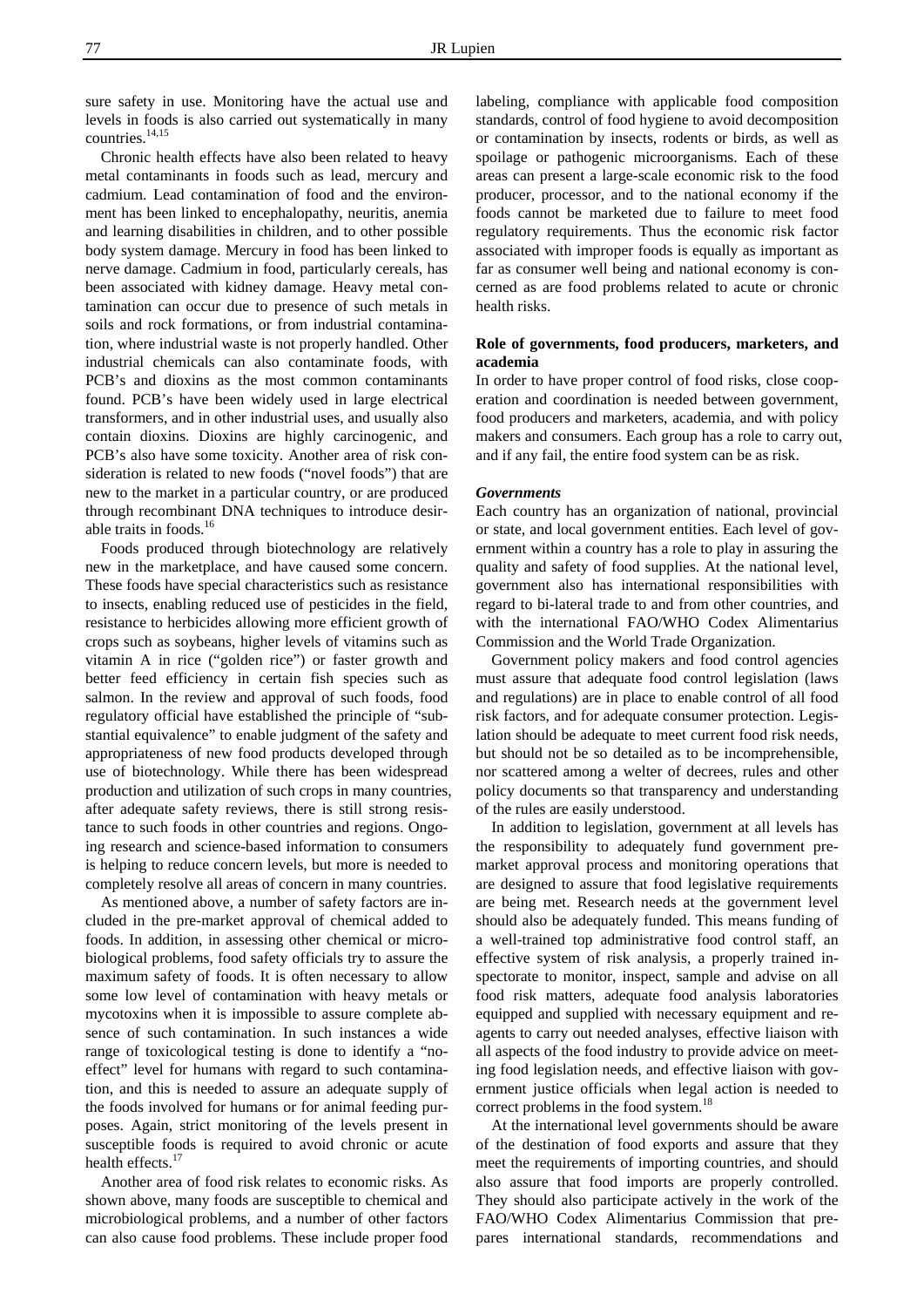### *Food producers*

This area includes a wide range of entities, such as small and large-scale farmers, capture or fish farming people, food storage, food processing and preservation, food marketing for wholesale or retail sales, including restaurants and other food service operations. With increasing world population and urbanization, food chains and food webs have become increasingly complex. Assuring food quality and safety today requires adequate knowledge and ability by all in the food business to meet or exceed the basic food legislation requirements. This in turn requires the creation and implementation of food quality systems that assure the basic composition, nutritive value and safety of foods. Systems devoted only to control of food safety will inevitably fail to prevent food problems since economic risks such as food losses, attacks by insects, or food composition and meeting standards will be ignored. Thus an adequate food quality system in the field or water, in harvesting, storage, processing and preservation, and marketing is an essential to controlling food risk problems.<sup>20</sup>

 Preparing, testing, adjusting and implementing adequate control systems requires a good level of knowledge of the factors that are important in producing good quality and safe foods. Industry, government through extension and advisory services, and academia all have important roles to play in educating and assisting food producers in preparing and implementing adequate quality control systems. This includes the content of food legislation, good farm and fishery practices, and good manufacturing, storage and marketing practices. Preventing the deterioration of the quality and safety of foods prior to consumption, whether at farm level, or after shipments of foods over thousands of kilometers, requires knowledge, skill, and determination.

#### *Marketers*

Food marketing, and wholesale and retail level requires close attention to proper food storage and, in food service operations, to food preparation. Many fresh, semiprocessed or processed foods are temperature sensitive and must be held under special conditions. Frozen foods should not be allowed to thaw, and chilled foods such as dairy products, many juices, fresh and processed meats, cheeses, and fruits and vegetables need specific controlled temperature storage. Even relatively stable products like bread and cereal products must be sold on a "first-in/first out" basis to prevent insect problems, staleness, mold, and related problems. In food service operations, close attention to food hygiene is needed. Many people involved in food marketing and food service are relatively unskilled individuals, requiring owners to have detailed training manuals and training programs for all new employees.

## *Academia*

The educational community in all countries is extremely important to food quality and safety. At the university level there is a need for good curricula to train food chemists, microbiologists and others who can understand and apply the science needed to assure the quality and safety of foods throughout the food system. This especially includes food scientists, technologists and biologists who are critical to inspecting and assuring the quality and safety of traditional or new food products. In addition academia has a critical role to play in research into food quality and safety problems, and qualified researchers and research, applied and basic is needed in all countries to confront persistent and new food problems.

At the primary and secondary school levels approved curricula should include basic education on the value of foods, the importance of balanced diets in proper nutrition, and adequate science training for those who will go on to university to studies related to food quality and safety.

## **Conclusions**

Food safety risks present challenges to governments, food producers, marketers and academia. Assuring the quality and safety of foods requires adequate legislation, and properly funded and staffed government offices and laboratories equipped to meet the food risk challenges of today. Food producers must understand the regulatory requirements for food risk control, and take appropriate steps to assure efficient and effective quality control systems in the production, storage, processing and marketing of foods. Food Marketer must also have special quality control systems in place to assure good storage practices, and proper food handling in food service operations. Academia at all levels need to have appropriate curricula and research facilities to produce knowledgeable consumers, and properly trained people for food quality and safety work in government, food handling, and academia.

#### **References**

- 1. Rose, E., The World Population Explosion, Yale-New Haven Teachers Institute, New Haven, Connecticut, USA, 1998.
- 2. UN Fund for Population Assistance, The State of World Population, UNFPA, New York, 2001.
- 3. Feenstra,G., et al., What is Sustainable Agriculture, University of California Sustainable Agriculture Research and Education Program, Davis, California, USA, 1997. (See www.sarep.ucdavis.edu/concept/htm).
- 4. Food and Agriculture Organization of the U.N. (FAO), Statement on Biotechnology, FAO, Rome, Italy, 2000.
- 5. Lupien, J and Ding Xiao Lin, Contemporary Food Technology and its Impact on Cuisine, Asia Pacific Journal of Clinical Nutrition, 2004:13 (2).
- 6. World Health Organization (WHO), Bovine Spongiform Encephalopathy (BSE), Weekly Epidemiological Record Volume 71, 16, 1996, Geneva, Switzerland.
- 7. van Larabeke, N., et al, The Belgian PCB and Dioxin Incident of January-June 1999; Exposure Data and Potential Impact on Health, Environmental Health Perspectives, Volume 109, Number 3, March 2001.
- 8. CDC, Listeriosis, Centers for Disease Control and Prevention, Atlanta, Georgia, USA 2005. (www.cdc.gov/ ncidod/dbmd/disease info/listeriosis)